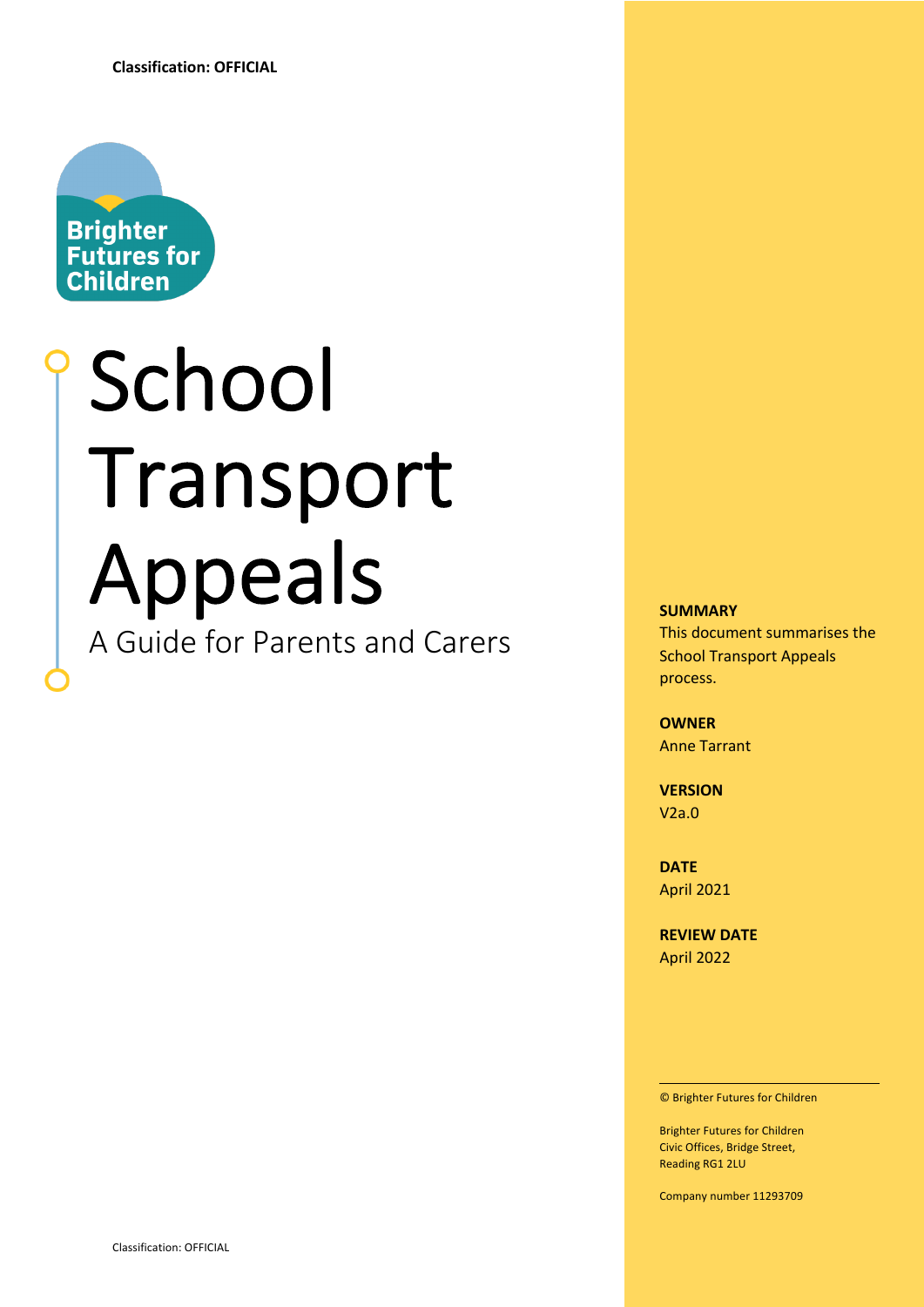# 1. Making an Appeal

If your child is not offered assistance with school transport or the transport being provided is unsuitable, you do have a right to appeal against this decision.

This guide will take you step by step through the appeal process

If you wish to make an appeal please submit an appeal form to the School Transport Service. Appeals should be submitted online – please visit the Brighter Futures for Children website www.brighterfuturesforchildren.org. (A hard copy can be supplied on request).

If you find there is additional information you would like to submit after you have returned your appeal form, please Email (or post) your documents to us as soon as possible:

School.transport@brighterfuturesforchildren.org

#### **School Transport Service**

Brighter Futures for Children Civic Offices Bridge Street Reading RG1 2LU

Tel: 0118 937 2542

# 2. Grounds for Challenge

You can challenge on one of the following grounds:

- That the policy has been incorrectly applied
- That the policy has been properly applied but there are exceptional circumstances

### 2.1. Stage One

A challenge should be submitted within 20 working days from the receipt of the Authority's written decision. The Statement should include any personal circumstances you feel should be considered, accompanied by any additional supporting evidence from professionals.

The decision will be reviewed by a Reviewing Officer within 20 working days of receipt of the request and parents/carers will be notified in writing.

Transport assistance, if awarded, will normally take the form of a bus pass. If other provision is being sought, the request should form part of your submission.

## 2.2. Stage Two

Any challenge to the Stage One Reviewing Officer's decision should be made within 20 working days from receipt of the Stage One decision. The parent should request that their appeal be progressed to Stage Two where it will be reviewed by an Independent Officer Panel headed by the Director of Education and the Lead Member of Education.

Parents can submit additional information and will be invited to attend. Officers on this panel will have had no involvement in the original decision making. The appeal date will be within 40 working days of receipt of your request and any additional supporting information. Prior to the case being heard, a full copy of all correspondence will be sent to the parent.